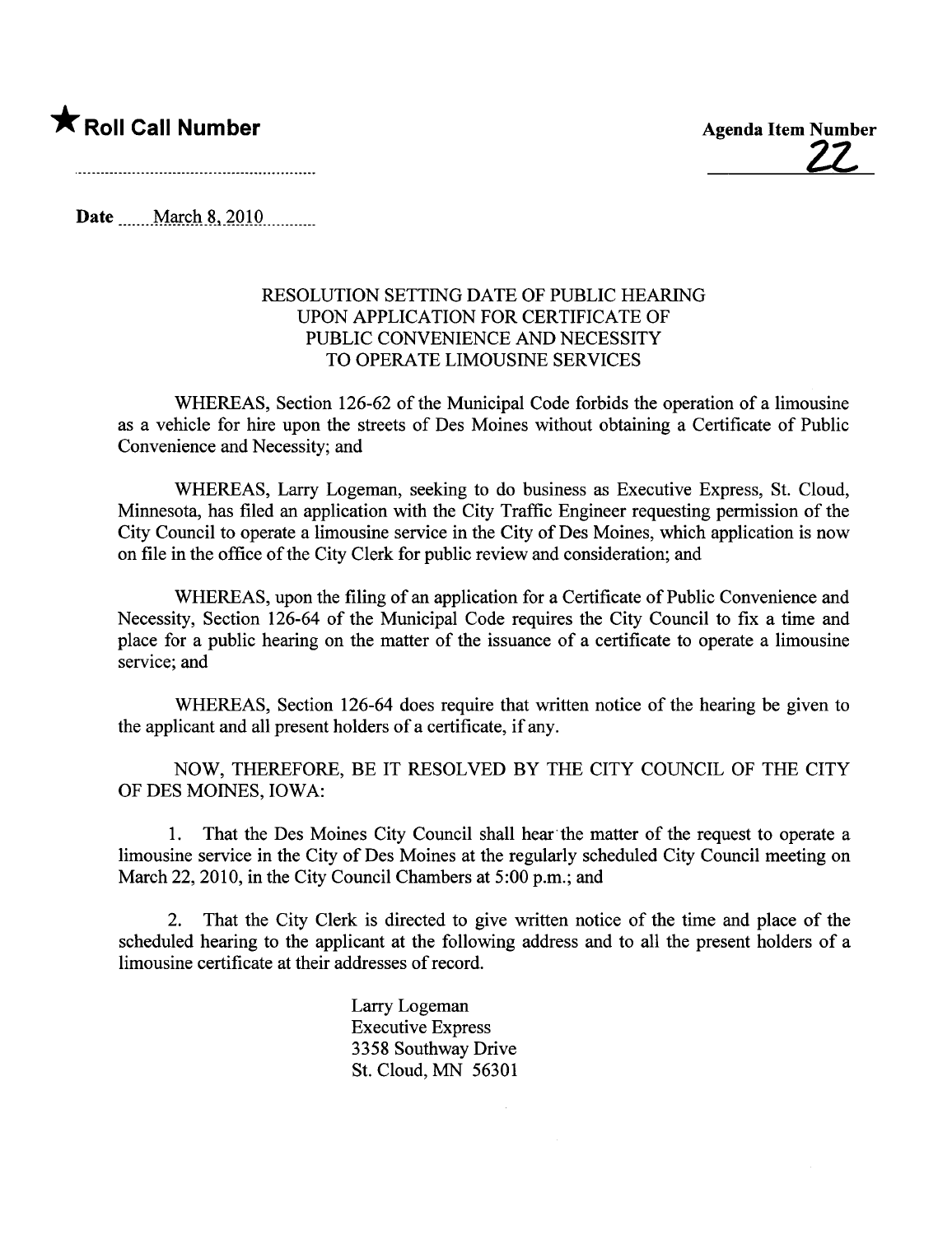### \* Roll Call Number Agenda Item Number

Z2

Date \_\_\_\_\_March 8, 2010 \_\_\_\_\_\_\_

3. That any interested person, pursuant to Section 126-64, may fie with the City Clerk a memorandum in support of or opposition to the issuance of the certificate.

MOVED BY to adopt.

APPROVED AS TO FORM:

K. messie

Katharine Massier Assistant City Attorney

| <b>COUNCIL ACTION</b> | <b>YEAS</b> | <b>NAYS</b> | <b>PASS</b> | <b>ABSENT</b>   | <b>CERTIFICATE</b>                                                                                   |
|-----------------------|-------------|-------------|-------------|-----------------|------------------------------------------------------------------------------------------------------|
| <b>COWNIE</b>         |             |             |             |                 |                                                                                                      |
| <b>COLEMAN</b>        |             |             |             |                 | I, DIANE RAUH, City Clerk of said City hereby                                                        |
| <b>GRIESS</b>         |             |             |             |                 | certify that at a meeting of the City Council of<br>said City of Des Moines, held on the above date, |
| <b>HENSLEY</b>        |             |             |             |                 | among other proceedings the above was adopted.                                                       |
| <b>MAHAFFEY</b>       |             |             |             |                 |                                                                                                      |
| <b>MEYER</b>          |             |             |             |                 | IN WITNESS WHEREOF, I have hereunto set my                                                           |
| <b>MOORE</b>          |             |             |             |                 | hand and affixed my seal the day and year first<br>above written.                                    |
| <b>TOTAL</b>          |             |             |             |                 |                                                                                                      |
| <b>MOTION CARRIED</b> |             |             |             | <b>APPROVED</b> |                                                                                                      |
|                       |             |             |             |                 |                                                                                                      |
|                       |             |             |             | Mayor           | <b>City Clerk</b>                                                                                    |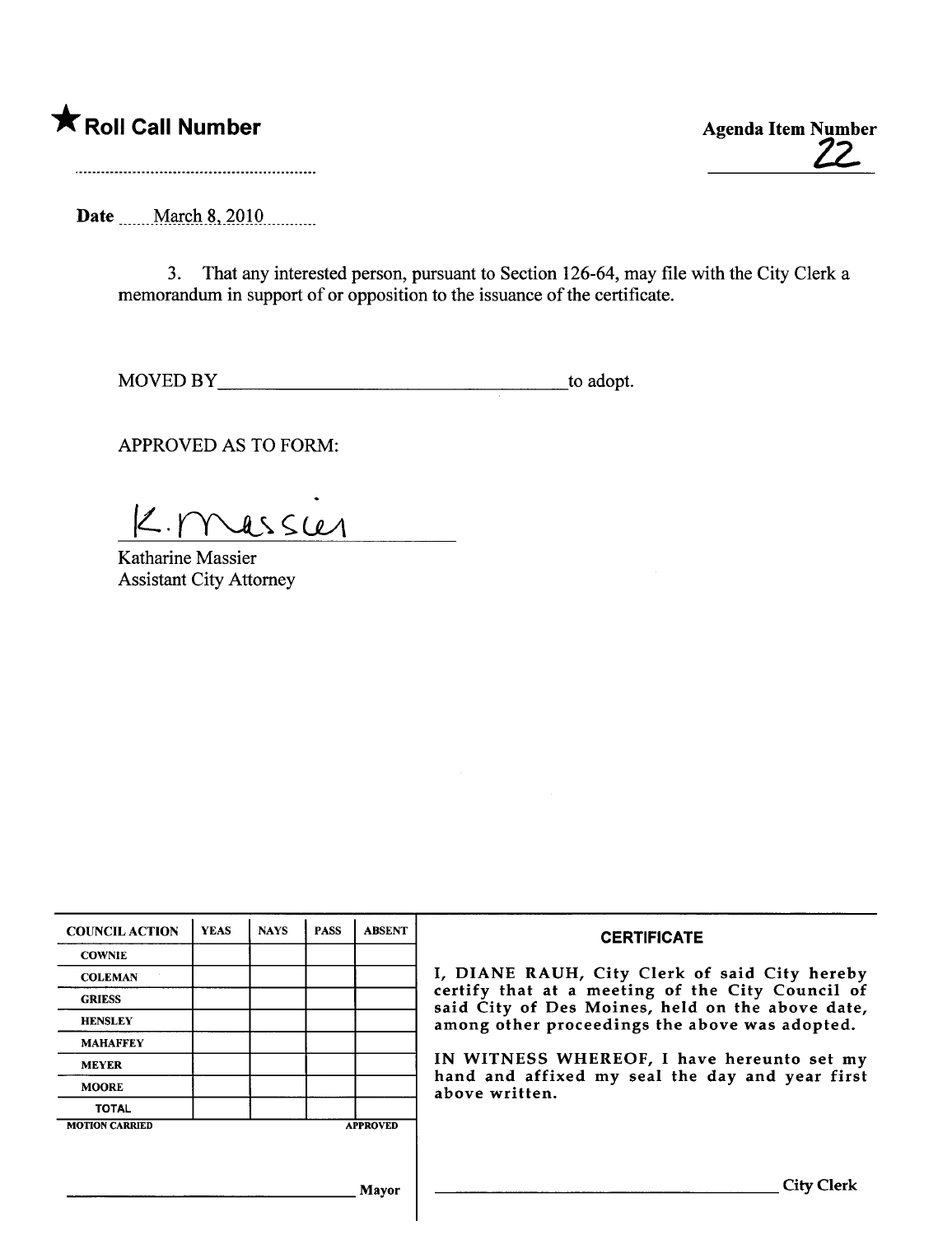### Limousine Company Application Checklist

### Applicant: Executive Express

Marked block w/ initials indicates that the applicant that I Code of the City of Des meeting or exceeding the requirements of the Municipal Code of the City of Des Moines.

Sec. 126-62.5. Requirements for limousine service.<br>Each company filing an application for a limousine certificate shall meet the following Each company inny an application for a limited certificate shall minimum requirements:

I and a central place of  $\mathsf{h}_1$ business in a location properly zoned for that business and have a telephone so that any individual may request the services of the limousine company. The business shall have a listed telephone number. If vehicle maintenance and storage is provided services of the limousine company. The business shall have a listed telephone number. If vehicle maintenance rehicle maintenance/st separately from the central office, then are vehicle for such activity. area must also be in a location properly zoned for such activity.

Provide transportation of passengers in a motor vehicle from or to any point in the city only on a prearranged basis, for a minimum of one hour at an hourly rate as provided in this article. For contracted limousine service the minimum trip rate and prearranged time restriction do not apply. For limousine service which is booked at least 24 hours in advance, the minimum trip rate does not apply. Benticated

**Nb** (3)

Sec. 126-63. Application for certification for certification for certification for certification for certification of the certification of the certification of the certification of the certification of the certification of

 $W5(2)$ 

Meet all applicable zoning ordinance regulations **IIW Affel IA zolle surrent DM Africa Property and** 

### public convenience and necessity.

Any person seeking a certificate shall file an application with the traffic engineer. The application shall be signed by the applicant or by an officer of the applicant and verified under oath and shall contain the following information:



The name, address and age of the applicant. If the applicant is a corporation, its<br>name, the address of its principal place of business, and the name and name, the address of its principal place of building and the spartnership, its name address of its registered agent. If the applicant the address of its principal the names of general and limited partners and the address of its principal place of business. If the place of business is outside the corporate limits of the city, the applicant shall provide a statement from the governing jurisdiction that the business complies with the appropriate zoning regulations, except that any person lawfully operating a limousine service at the time of adoption of this article shall not be required to provide such a statement .Pl11

r i-

'-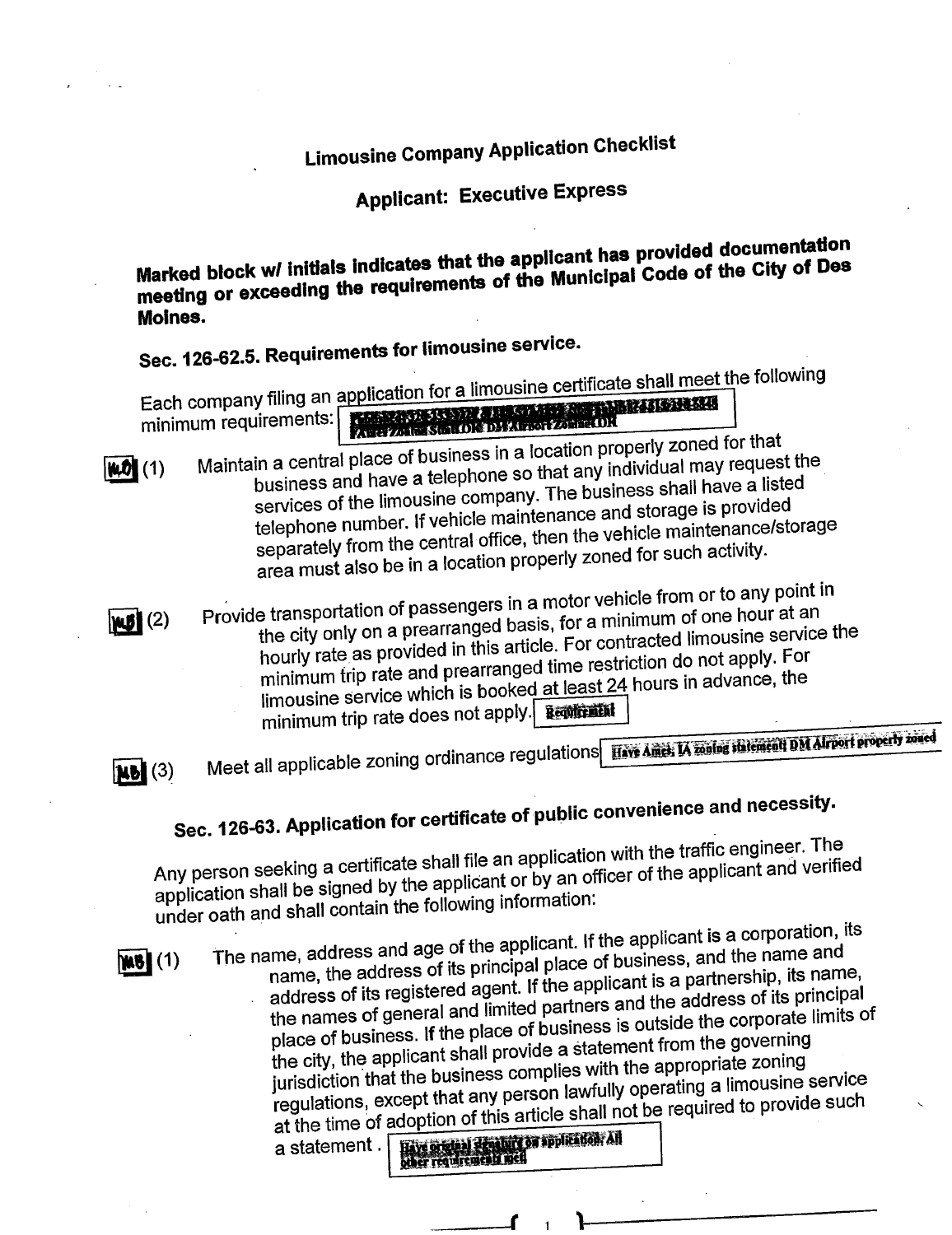### $2|1$  Limousine Company Application Checklist - City of Des Moines



 $\left[\text{Me}\right]$  (2) The financial status of the applicant, including the amounts of all unpaid judgments against the applicant and the nature of the transaction or acts giving rise to the judgments. If the applicant is a firm, partnership, corporation or any other type of business entity which has been organized for less than five years, prior to the date of application, this information shall be provided for each of the shareholders, partners, officers, or other investors of the business entity. The federal tax identification number (or social security number for an individual) and state sales tax permit number shall also be provided. **The risk providers of the state of a state of the provide** 

 $\mathcal{H}$  (3)

The experience of the applicant in the transportation of passengers including a statement of any state or municipality where the applicant has ever been licensed to operate a taxicab or limousine service, whether such license was ever suspended or revoked and the reasons for suspension or revocation, and whether an application for a license or a renewal of a license was denied and the reasons for denial.

- $W(4)$ Any facts which the applicant believes tend to prove that public convenience and necessity requires the granting of a certificate., ~ I
- $M(5)$ The number of vehicles to be operated or controlled by the applicant. The
- $(6)$ The location of proposed vehicle storage. As LARM IN ORRECTED
- **imB|(7)** A statement of the condition of the vehicles to be operated including the age and type of each vehicle, and the date on which the vehicle passed its most recent safety inspection, if any. Fronted In partel
- $mg(8)$ A statement as to whether the applicant has, within the ten years immediately preceding the date of application, been convicted of, pled guilty to or stipulated to the facts of violating any criminal statùte or ordinance, including traffic laws and municipal ordinances. If the applicant has been convicted, a statement as to the date and place of conviction, the nature of the offense and the punishment imposed. **In the solution of**
- $\mathcal{W}(\mathcal{Y})$ The number of vehicles proposed for operation during periods of maximum demand and during periods of least demand.  $\overline{\mathbf{n}}$ iti
- $M$   $(10)$ Where the applicant will operate its central place of business. **The rate of business** 
	- $(11)$ The color scheme or insignia, if used, to designate the vehicles of the applicant.<br>In Bilke
	- $(12)$ Such further information as the traffic engineer may require of each applicant.

**Provided In packet** 

### **WE Sec. 126-63.5. Investigation of applicant.**

 $\left( \begin{array}{cc} 2 \end{array} \right)$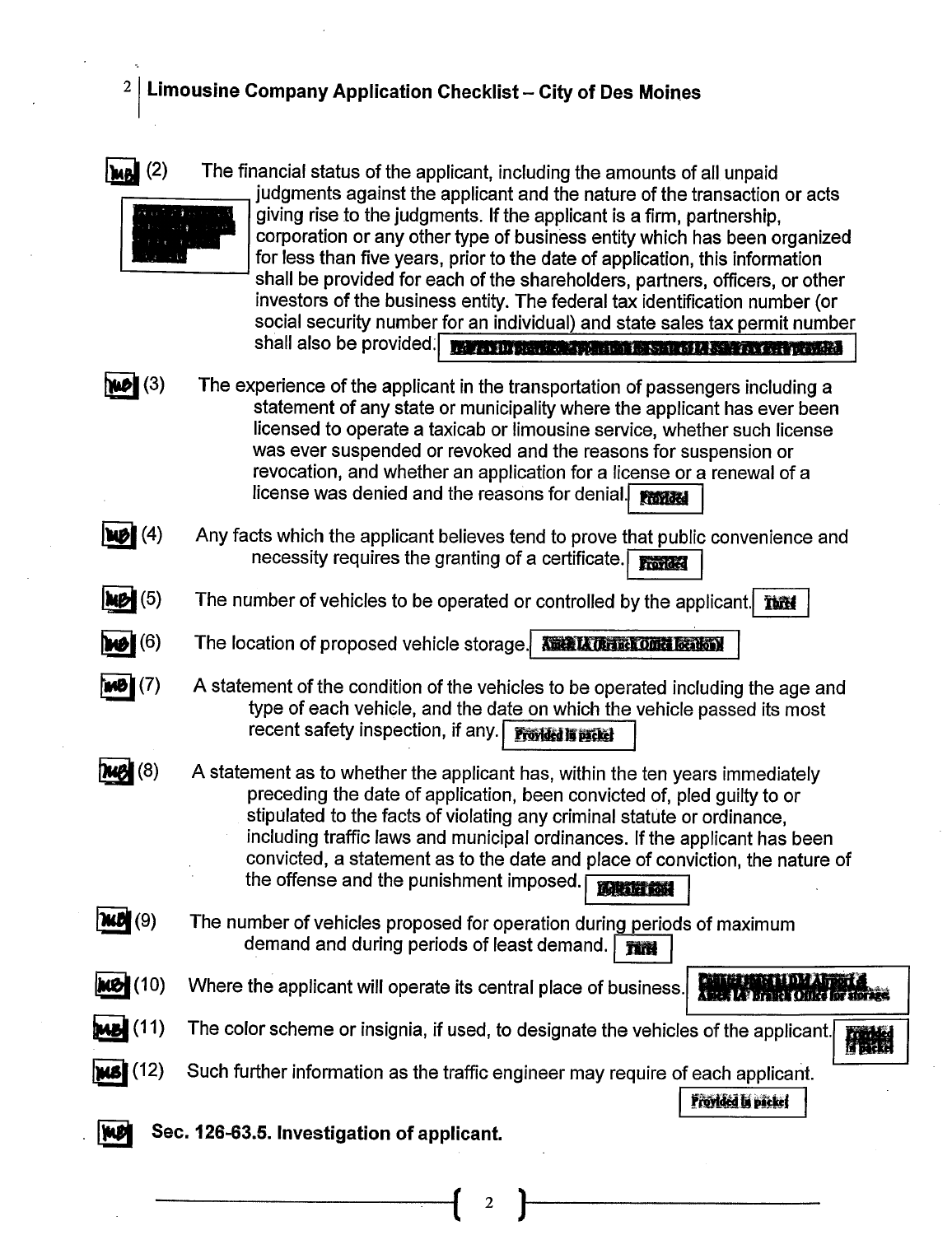### 3 | Limousine Company Application Checklist - City of Des Moines

The police department shall review each applicant's arrest and traffic records and report the results of the investigation to the city council. Where the applicant is a corporation, the corporate officers' records shall be investigated; where a partnership, each partner's MARKET COLLECTION TO BE TO WHAT IT WE CAN BE LETTER TO BE THE records shall be investigated.

### MI Sec. 126-66. Liability insurance required.

- A certificate shall not be issued or continued in effect unless and until the owner  $(a)$ of the limousine business furnishes to the traffic engineer for filing with the city clerk an insurance policy or certificate of insurance issued by an insurance company licensed to do business in the state, providing commercial general liability and automobile liability insurance coverage, or the equivalent thereof, for the limousine business with minimum limits of liability equal to any applicable limits required by the Code of Iowa, the United States Code, and/or interstate commerce commission regulation, whichever is greater. The above coverages and limits shall extend to the following on a per occurrence basis: The injury or death of any one person; the injury or death of any number of persons in one accident; damage to property in the care, custody and control of the insured but excluding property of the insured; the bodily injury or death of others resulting from negligent acts of the insured while involved in the furtherance of the limousine business. Problem in both
- The certificate of insurance referred to in this section shall provide that the  $(b)$ insurance policy or policies have been endorsed to provide 30 days advance written notice of cancellation, non-renewal, reduction in insurance coverage or limits and ten days written notice for nonpayment by registered mail to the traffic Requirement met in endorsement area on Certificate of Insurancel engineer.
- The cancellation or other termination of any required insurance policy shall  $(c)$ automatically revoke and terminate the certificate and all licenses issued for the limousine business and the vehicles covered by such insurance policy(ies), unless another policy(ies), complying with this section, shall be provided and in effect at the time of such cancellation or termination. The traffic engineer shall immediately issue written notification of the revocation of said certificate and all licenses for the limousine business and the vehicles covered by such insurance which is cancelled or terminated and shall file a copy of such notice with the city council. Requirement

### Sec. 126-82. Booking sheets.

IMBI

Each holder shall maintain a daily booking sheet upon which are recorded all  $(a)$ charters booked by the company each day, showing the date and time the **Requirement** charter was booked, the date and time of the service, place of origin and destination, number of passengers, and the amount of fare. Upon request by any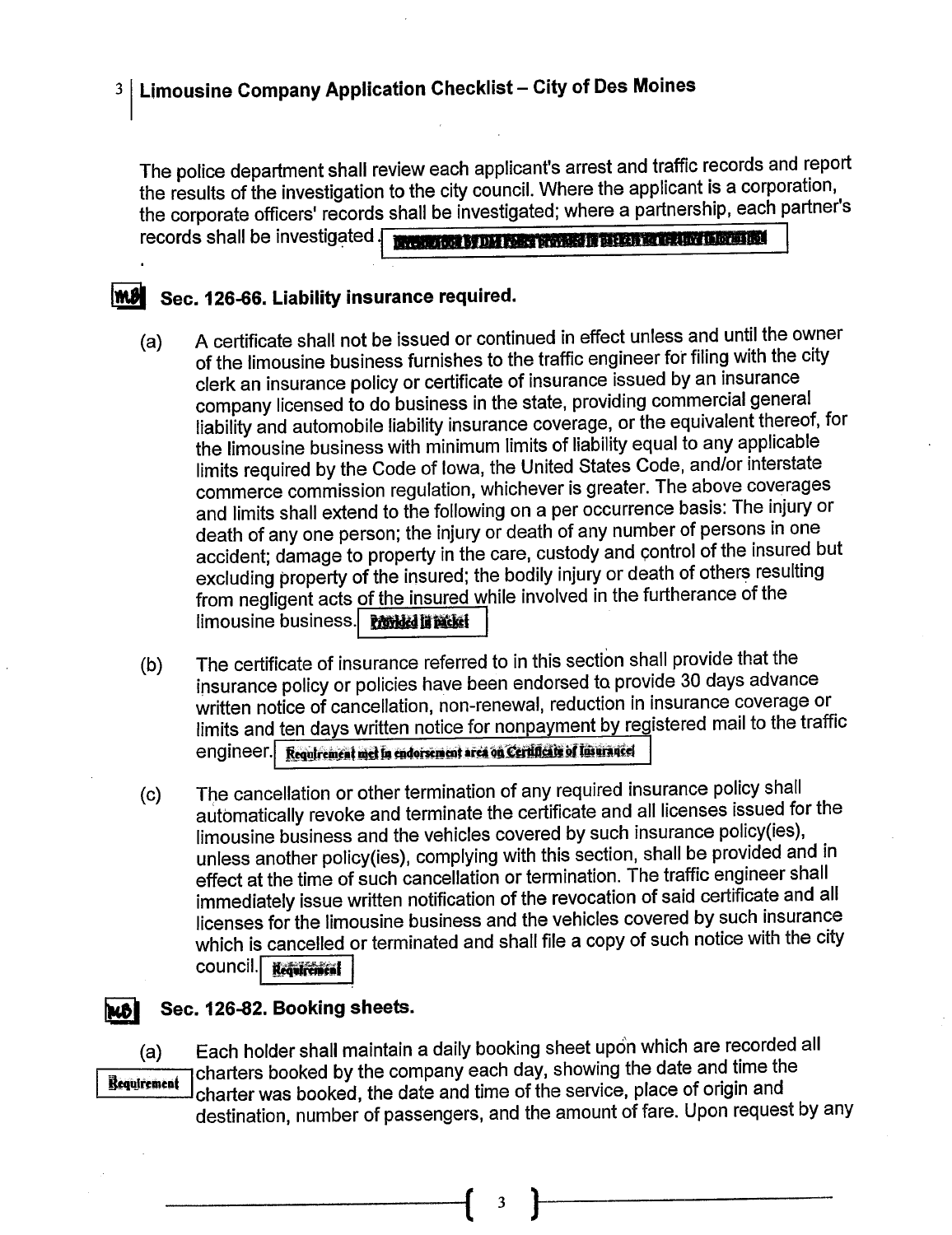### $4 \mid$  Limousine Company Application Checklist - City of Des Moines

law enforcement officer or any city police cadet, any driver shall present the booking sheet, or a copy thereof, showing the name(s) of the passenger(s) being picked up, and if at the airport, the flight number of the arriving passenger(s).

Radiffacit

I ... I

(b) Each holder shall retain and preserve all booking sheets in a safe place for at least one month following the date of the making of the record. Booking sheets . shall be available to the chief of police or the traffic engineer.

(c) Each holder shall submit to the traffic engineer a report by January 30 of each<br>start | year summarizing the activity of the previous year. The report shall contain Requirement year summarizing the activity of the previous year. The report shall contain<br>information on number and types of complaints received including specific information'on any discrimination complaints; number of passengers carried; number of trips per vehicle; age, mileage and general condition of each vehicle; tenure and turnover of drivers' and other information as required by the traffic engineer.

### $\blacksquare$  Sec. 126-62. Certificate of public convenience and necessity required.

Any person owning, operating or controllng a limousine as a vehicle for hire upon the streets of the city or picking up any passenger for a fare within the corporate limits of the city, shall first obtain a certificate and the required annual limousine license from the traffic engineer. The following motor vehicles are excluded from the requirements of this article:

- (1) Motor vehicles owned and operated by hotels, motels and other boarding places, used for the purpose of transporting patrons, without fee or charge, between said hotel, motel or boarding place and the local station of a common carrier. Be Not Apply
- (2) Ambulances and other emergency vehicles. DEENSIATED
- (3) Funeral hearses. **106 Not APPT**
- (4) Metropolitan Transit Authority buses or other commercial vehicles designed to transport 16 or more persons, including the driver, duly licensed by the state.  $\boxed{\phantom{\text{J3}^+}}$

### iNJ Sec. 126-70. Limousine driver's license required.

Every person who operates a limousine for hire upon the streets of the city shall first obtain and shall properly display a limousine driver's license. Recording

### I**NO** Sec. 126-72. Designation.

 $\mathfrak{l}$  )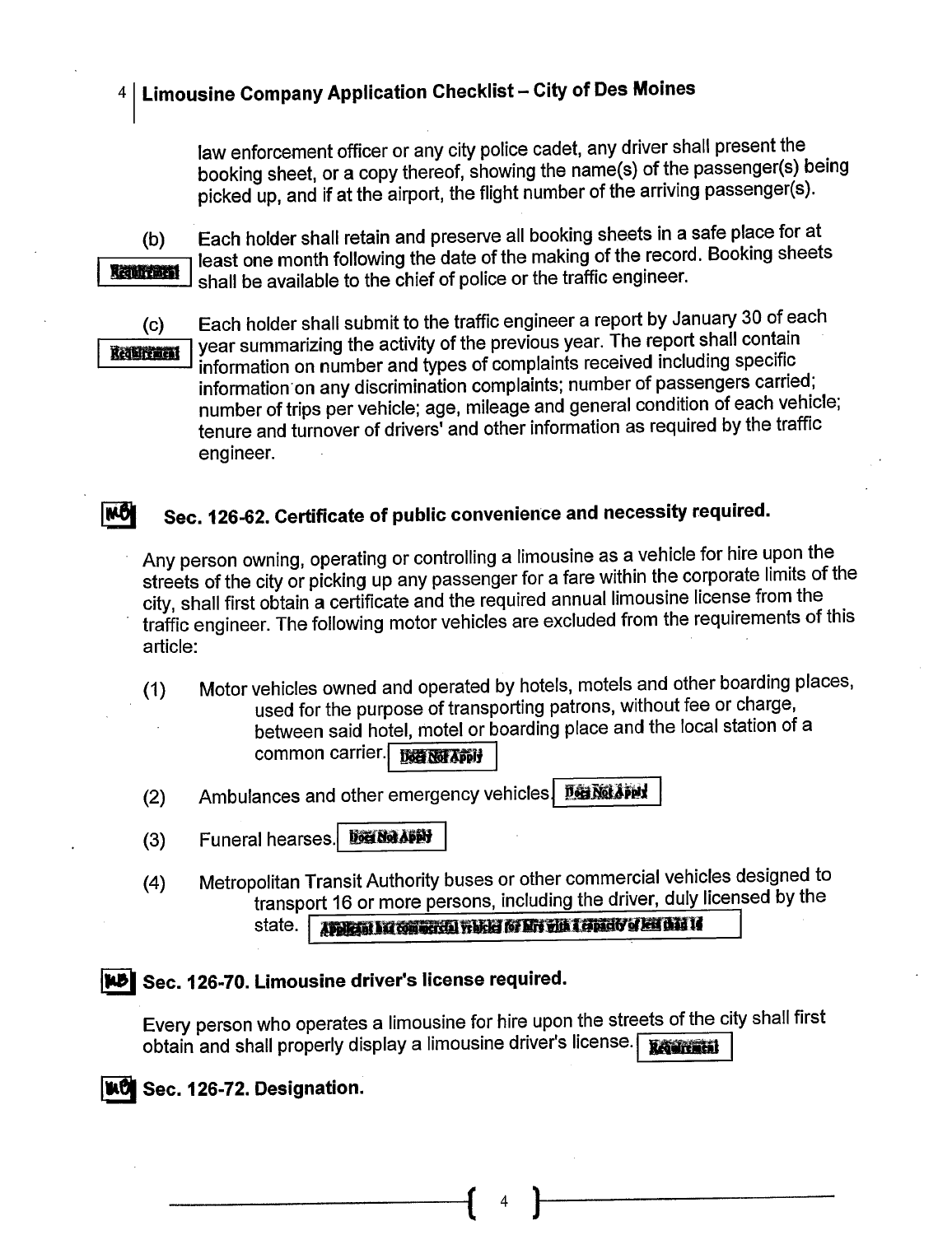### $5 \mid$  Limousine Company Application Checklist – City of Des Moines

Each limousine may bear on the outside of the door or on the side glass on each side the name of the company and, in addition, may bear an identifying design. If an identifying name or design is used, the markings shall be painted or affixed by decal in letters or figures at least 1 1/2 inches in height. Any licensed vehicle shall not have a color scheme, identifying design, monogram, or insignia that wil conflict with or imitate any existing limousine or any official or emergency vehicle color scheme, identifying<br>design, monogram or insignia in a manner that will mislead or deceive or defraud the public the monogram or internation of the public mislead or deceived of the public in a manner that will be publicit in DM.

### Sec. 126-81. limousine service.

I

Limousine service may be undertaken by the holder of a certificate subject to the following conditions:

- $W\mathbf{H}(1)$ No limousine service shall be booked less than one hour prior to the service, except for contracted limousine service under a written contract or agreement on file with the traffic engineer.  $\sqrt{Re\omega\Gamma\epsilon\sin\theta}$
- $|\boldsymbol{\mathsf{W}}\boldsymbol{\mathsf{D}}|$   $(2)$ The holder shall maintain a central place of business in a location properly zoned for that business  $\sqrt{R_{\rm 100}}$   $\frac{1}{R_{\rm 100}}$   $\frac{1}{R_{\rm 100}}$
- $W_6(3)$ If vehicle maintenance and storage is provided separately from the central office, then the vehicle maintenance/storage area must also be in a location properly zoned for such activity. We quite their only interest America that in maintenance done on site
- $|{\bf m}$ d $|$  $(4)$  , The holder shall have a listed telephone number. Requirement met
- $MO(5)$ The service must be booked at a scheduled rate on file with the traffic engineer for a minimum of one hour, even if the trip requires less than one hour, except for contracted limousine service under a written contract or agreement on file with the traffic engineer. **Scheduled rate on the in this packet**

### **Definitions**

Airport means the Des Moines International Airport located in southwest Des Moines on Fleur Drive between McKinley Avenue and Army Post Road.

Aviation director means the director of the airport or an authorized representative.

Booking means an agreement between a limousine company and a passenger, or group of passengers, for limousine service at a specified time not less than one hour after the acceptance of such agreement.

Booking sheet means a record prepared by a limousine company of all charters booked by the company showing the date and time the charter was booked, the date and time

( <sup>5</sup> )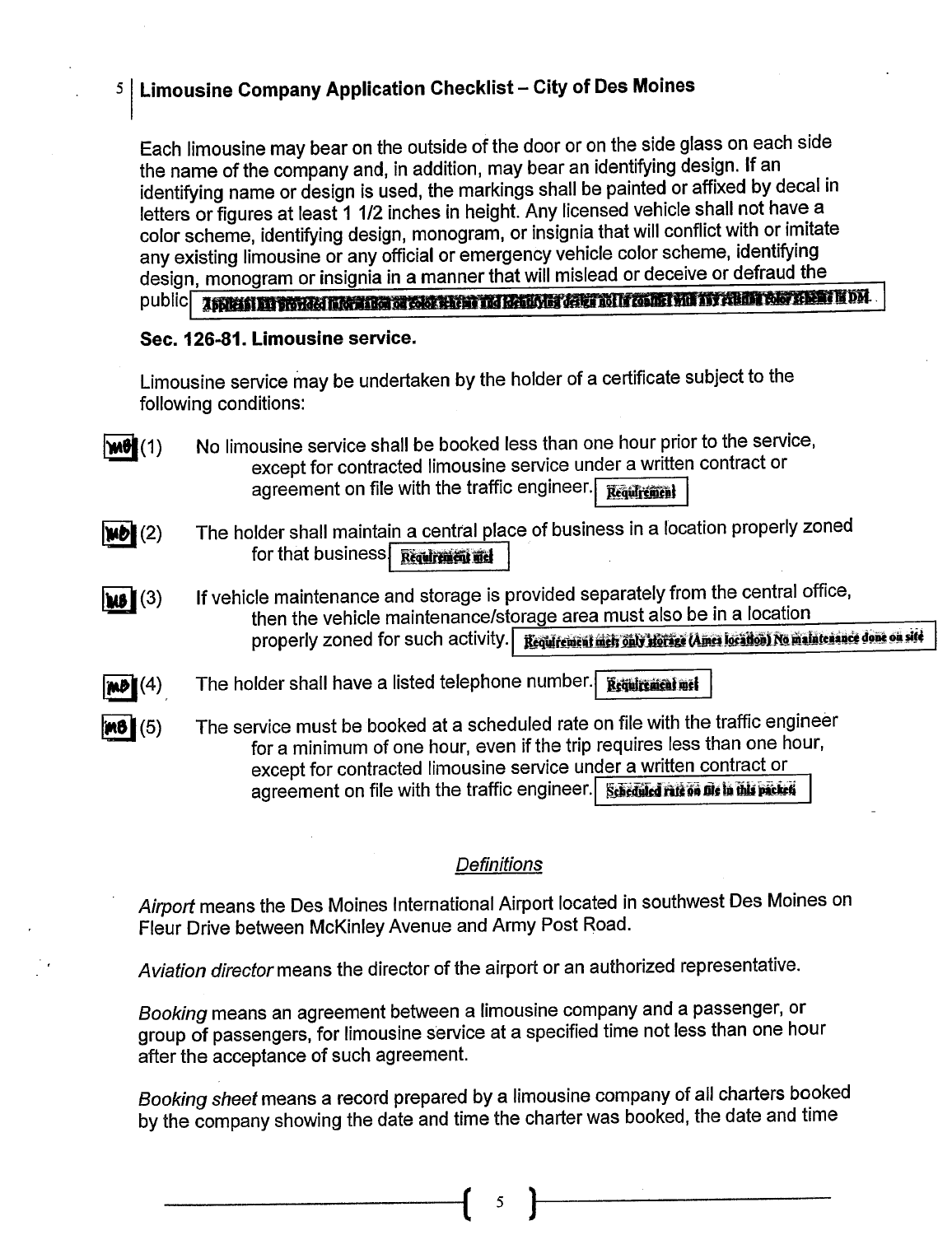### $6\,|\,$  Limousine Company Application Checklist – City of Des Moines

,',

of the service, place of origin and destination, number of passengers, and the amount of fare. If service is provided at the airport, the booking sheet shall also include the name(s) of the passenger(s) being picked up and the flight number of the arriving passenger(s).

Certificate means a certificate of public convenience and necessity issued by the city council authorizing the holder to conduct a limousine service in the city.

City clerk means the city clerk or an authorized representative.

Contracted limousine service means a written agreement or contract with a business, for a period of not less than 180 days duration, for limousine service.

Finance director means the finance director of the city or an authorized representative.

Holder means a person to whom a certificate of public convenience and necessity has been issued.

Limousine means a motor vehicle engaged in the transportation of passengers for hire in limousine service.

Limousine license means the license granted annually to a person who holds a certificate to conduct a limousine service in the city.

Limousine service means transportation of passengers in a motor vehicle from or to any point in the city on a prearranged basis, for a minimum of one hour at an hourly rate.

Rate card means a card issued by the holder which contains the rates of fare then in force.

Solicit means to invite another, either by word or deed, to be a passenger in a vehicle for hire. Such deeds may include, but are not limited to, parking in any area where prospective passengers might be found without a booking sheet listing a specific passenger to be picked up.

Traffic Engineer means the city traffic engineer of the city or an authorized representative.

 $\begin{pmatrix} 0 & 1 \\ 0 & 1 \end{pmatrix}$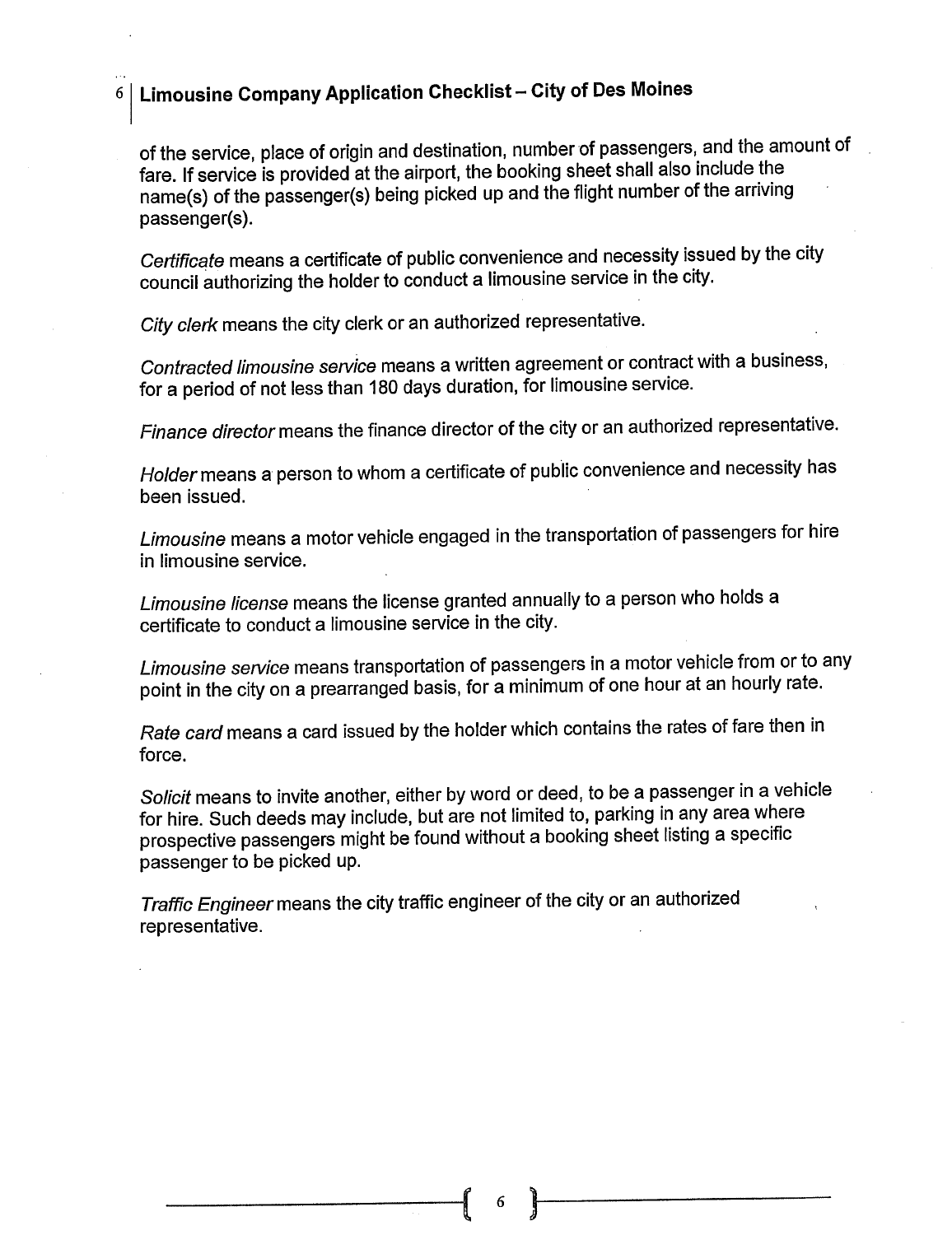### **GITY OF DES MOINES TRAFFIG AND TRANSPORTATION**

SPO Mike West, Traffic Unit TO. **DM Police Department** 

DATE: January 21, 2010

**FROM: Mike Berry** Eng, Dept. - Traffic Div. **SUBJECT: Transmittal of Request for a Certificate** of Public Necessity to operate a **Limousine Company - Loghouse** Enterprises, Inc. (dba Executive Express, **CEO: Larry Logeman)** 

Mike,

te A

Attached, you will find the information that I have been provided by the applicant, Larry Logeman, dba Executive Express, who is applying for a Certificate of Public Necessity to operate a Limousine Company.

Under §126-63,5 the Police Department has a requirement to investigation the criminal and drivers records of an applicant, in this case the CEO of Loghouse Enterprises, Larry Logeman, when applying for a license to operate as a limousine company, in the City of Des Moines.

Please see the attached documents.

The applicant is asking that this go before Council as soon as possible. It is too late to make the February 8th meeting, so it will have to go on the 22nd of February, to then have the Council set a hearing date for the following Council meeting date (March 8th).

If I could hear back from you on this not later than the Wednesday, February 10<sup>th</sup>, I would appreciate it.

If you have any questions or further comments regarding this matter, please feel free to contact me. Thanks.

Vicent R. Birry

Michael R. Berry **Traffic Facilities Administrator** 

Encl.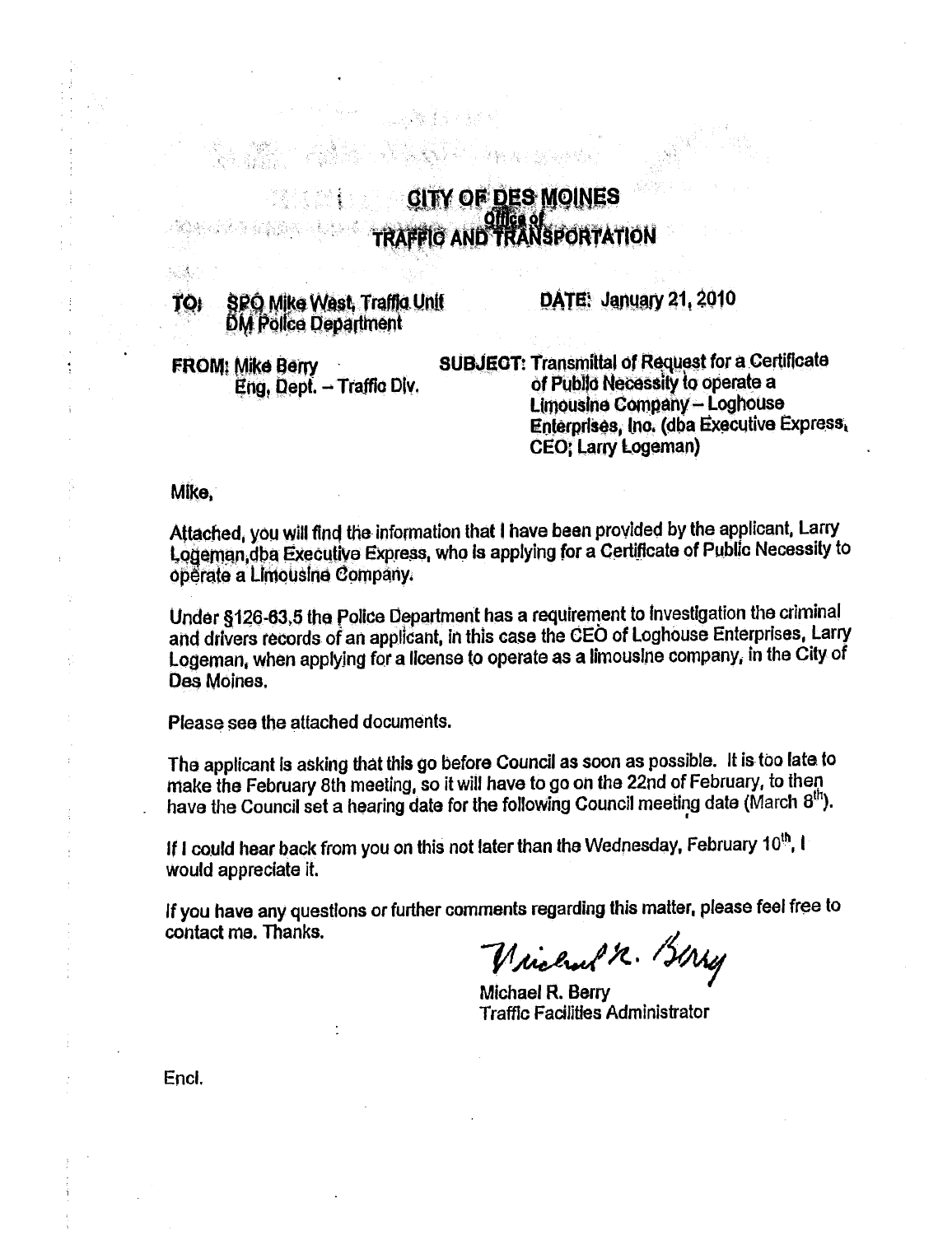Berry, Mike R.

To: Subject: West, Mike D. Limousine Company Application

Mike,

Attached is a Limousine Company Application for Executive Express. They are operating out ofthe airport, running a shuttle service to Ames. Since their vehicles are 15 passenger or below they fall into the Limousine category and have to be licensed.

- '

Please review the attached file. If there are any questions or concerns, please feel free to contact me. Thanks,

Mike Berry

**im** Executive Express Limo Applica...

Newlips. Berry

Traffic Facilities Administrator

Michael R. Berry City of Des Moines Engineering Department Traffic & Transportation Division 600 E. Court Avenue, Suite #200 Des Moines, IA 50309 (515) 283-4973 FAX (515) 237-1640





contain confidential and/or privileged material and be exempt from disclosure under applicable law. Any retransmission, dissemination or other use of this<br>contain confidential and/or privileged material and be exempt from information by persons or entities other than the intended recipient is prohibited. If you have received this communication in error, please notify me immediately by reply email to mrberry@dmgov.org and delete or destroy all copies of the original message and attachments thereto. Email sent to or from the City of Des Moines may be retained as required by law or regulation.

The sender does not accept liability for any error or omission in the contents of this message which may arise as a result of errors in e-mail transmission.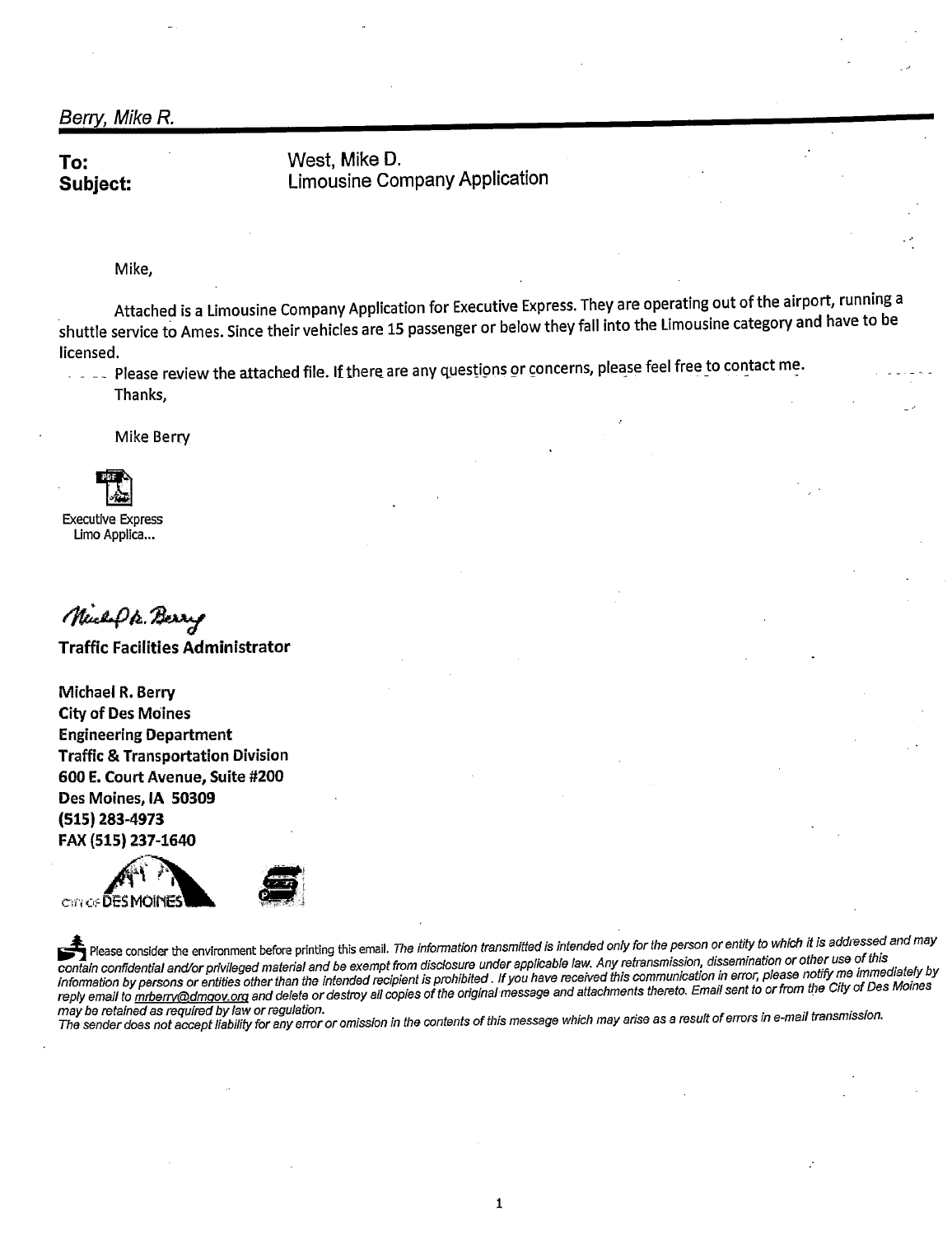|                                              |                    | <b>APPLICATION-FO</b>                                                          | Company Application Zufs.<br>CITY OF DES MOINES                                                                          |                                        |                                                                |
|----------------------------------------------|--------------------|--------------------------------------------------------------------------------|--------------------------------------------------------------------------------------------------------------------------|----------------------------------------|----------------------------------------------------------------|
| <b>Name</b>                                  |                    | / OGEMAN                                                                       | LARRY                                                                                                                    |                                        |                                                                |
|                                              |                    | (Last)                                                                         | <b>First</b>                                                                                                             | (Middle)                               |                                                                |
| <b>Address</b>                               |                    | St. Cloud, MN 56303                                                            |                                                                                                                          |                                        | (3) = 199 253-222 .                                            |
|                                              |                    |                                                                                |                                                                                                                          |                                        | (Phone Number)                                                 |
|                                              |                    | Birth Date: $\overline{OLH}$ $DL \#$ $2\sqrt{CIH}$ $2\sqrt{CIH}$ $2\sqrt{CIH}$ | $7$ SS# $7$ Class: $9$ Exp. Date:                                                                                        |                                        |                                                                |
|                                              |                    |                                                                                | Weight: $240$ Height: $6-3$ Color of Hair: $\mathcal{B}$<br>Color of Eyes: $\mathcal{B}$                                 |                                        |                                                                |
|                                              |                    |                                                                                |                                                                                                                          |                                        |                                                                |
|                                              |                    | Years of experience driving an automobile. ________________                    |                                                                                                                          | $\frac{1}{2}$ Taxi/Limo: $\frac{1}{2}$ |                                                                |
|                                              |                    |                                                                                | Have you ever had your driver's license auspended/revoked? yes _________ If so, when? 1982                               |                                        |                                                                |
|                                              |                    |                                                                                | Give reason(s) for suspension/revocation. 3 moving Violating in Same y 28 yrs Ago                                        |                                        |                                                                |
|                                              |                    | NONE                                                                           | List all convictions for traffic violations for which your license was suspended/revoked during the last five (5) years. |                                        |                                                                |
|                                              |                    | $\Lambda/\nu\Lambda$                                                           | List all convictions for criminal offenses other than traffic offenses during the last ten (10) years.                   |                                        |                                                                |
|                                              | EMPLOYMENT RECORD: |                                                                                | 高石 的复数化唐梅 经转换 化硅化氢                                                                                                       | <b>EDUCATION RECORD:</b>               |                                                                |
|                                              | To                 |                                                                                | <b>Employer's Name and Address</b>                                                                                       |                                        | Circle                                                         |
|                                              | ree d              |                                                                                |                                                                                                                          | School                                 |                                                                |
|                                              |                    | Geative Espas                                                                  | St. Church MN 56301                                                                                                      |                                        |                                                                |
|                                              | 12/04              | Service Master                                                                 |                                                                                                                          | <b>Elementary</b>                      | 5678                                                           |
|                                              |                    |                                                                                | SOL 17 to Ave N St. Clark MN 56301                                                                                       |                                        |                                                                |
|                                              | $J_0$ s I          | УмсА                                                                           |                                                                                                                          | <b>High School</b>                     |                                                                |
|                                              |                    |                                                                                |                                                                                                                          |                                        |                                                                |
|                                              |                    |                                                                                | 1530 North Jay Drive St. Cloud MN 56303                                                                                  | College                                |                                                                |
| <b>From</b><br>$\frac{3}{2}$<br>1998<br>V99Y | 1998               |                                                                                |                                                                                                                          |                                        | <b>Highest Grade</b><br>Completed<br>1234<br>9101112<br>123456 |

 $\mathcal{L}^{\mathcal{L}}$  . The properties of the  $\mathcal{L}^{\mathcal{L}}$ 

 $\mathcal{L}^{\text{max}}$ 

 $\sim 10^{11}$ 

 $\mathcal{L}$ 

 $\mathcal{L}_{\mathcal{A}}(\mathcal{L},\mathcal{A},\mathcal{A},\mathcal{A})$ 

 $\sim$   $\sim$ 

List any physical impairments or disability that would affect your ability to drive.  $\mathcal{A}^{\mathcal{A}^{\prime\prime}}$  $\mathcal{A}$ 

 $\overline{\phantom{a}}$ 

 $\langle \cdot \rangle$  $\mathbf{r}$ 

 $\mathcal{O}_{\mathcal{M}}(\mathcal{O}_{\mathcal{M}})$  . The constraints of the constant of  $\mathcal{O}_{\mathcal{M}}$  ,  $\mathcal{O}_{\mathcal{M}}(\mathcal{O}_{\mathcal{M}})$ 

List any current medications or medical conditions for the past five (5) years which might affect your ability to drive:  $\n 16\n 12\n$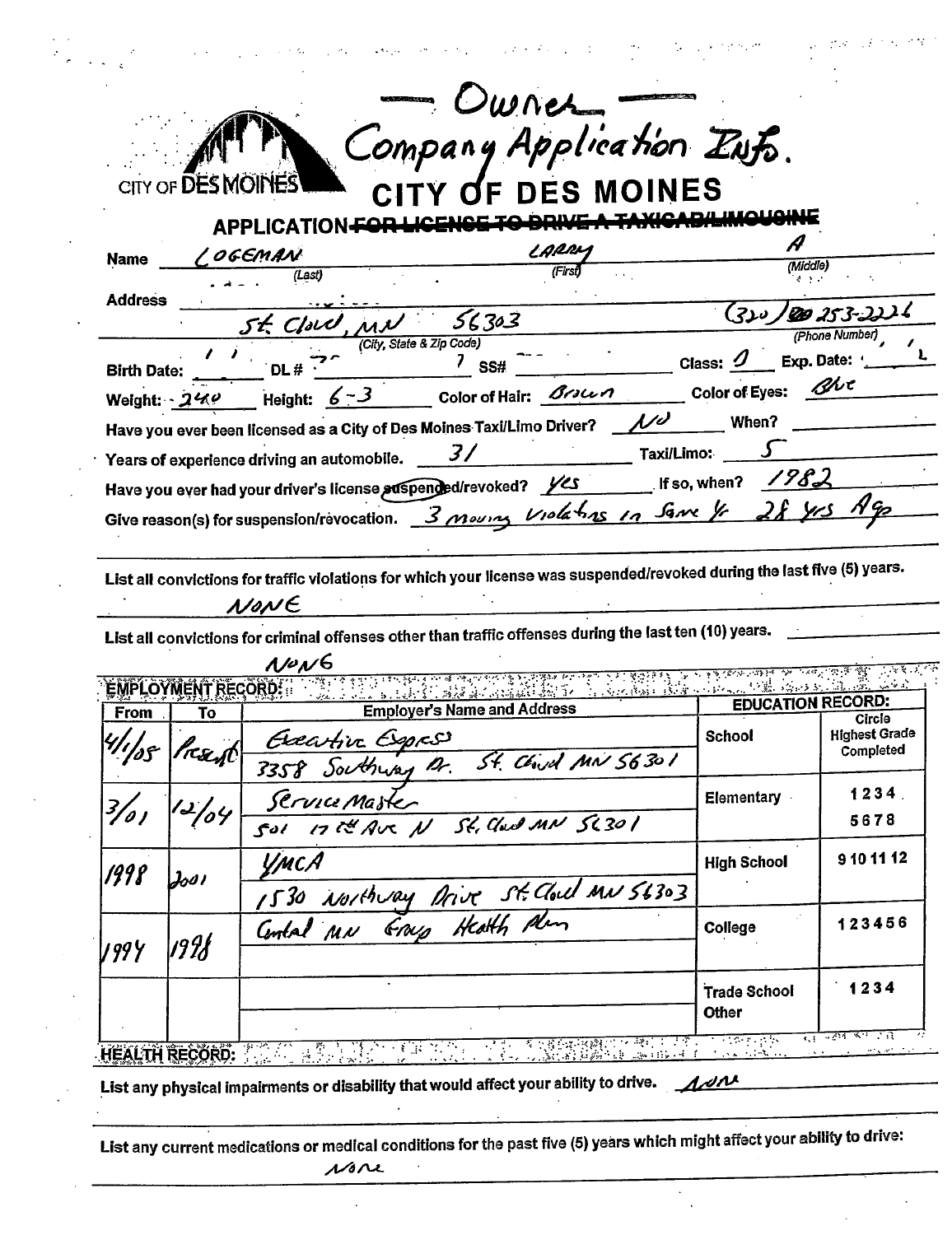### **City of Des Moines Traffic and Transportation**

APPLICATION FOR LICENSE TO DRIVE A TAXICAB/LIMOUSINE IN THE CITY OF DES MOINES

Page 2

| REFERENCES (persons known by you for at least one year): | ىنىز                                  |
|----------------------------------------------------------|---------------------------------------|
| PAUL THOMPSON<br>1. Name                                 | Phone No. 255-7129                    |
| Address 2703 Atwood Drive St. Clark May 56301            |                                       |
| 2. Name Terry Lunas.                                     | $(320)251-4071$<br>Phone No.          |
| Shadoward Dr. Sank Rapids MN<br><b>Address</b>           | 56379                                 |
| Jóm Albers<br><b>Name</b>                                | Phone No (320) 656 9087               |
| <b>Address</b>                                           | 4290 Wipscach Rd. Sack Raphs MN 56379 |
|                                                          |                                       |

I hereby agree that if a license to drive a Taxicab/Limousine is issued to me that I will conform with all ordinances, rules and regulations governing Taxicab/Limousines and their drivers of the City of Des Moines.

I hereby swear that I am the individual making the foregoing application for a Taxicab/Limousine License and that the answers to the foregoing questions and other statements contained herein are true to the best of my knowledge and belief.

Applicant's Signature)

Having been duly designated by the Chief of Police of the City of Des Moines for the purpose, I hereby certify that I have examined the applicant's arrest and traffic records. After careful examination, I hereby recommend that the applicant's request for a license to drive a Taxicab/Limousine be:

| <b>REJECTED</b><br><b>APPROVED</b> | (Authorized Representative, Chief of Police)<br>(Dafe)     |
|------------------------------------|------------------------------------------------------------|
|                                    | खितार बी क्रिकेट क्रिकेट अवस्थित महाराष्ट्र के साथ क्रिकेट |
| <b>Number:</b>                     |                                                            |
|                                    |                                                            |
| Amount:                            | REJECTED                                                   |
| Badge Number                       | Application for License <b>E</b> APPROVED                  |
| Company:                           |                                                            |
|                                    | (City Traffic Engineer)<br>(Date)                          |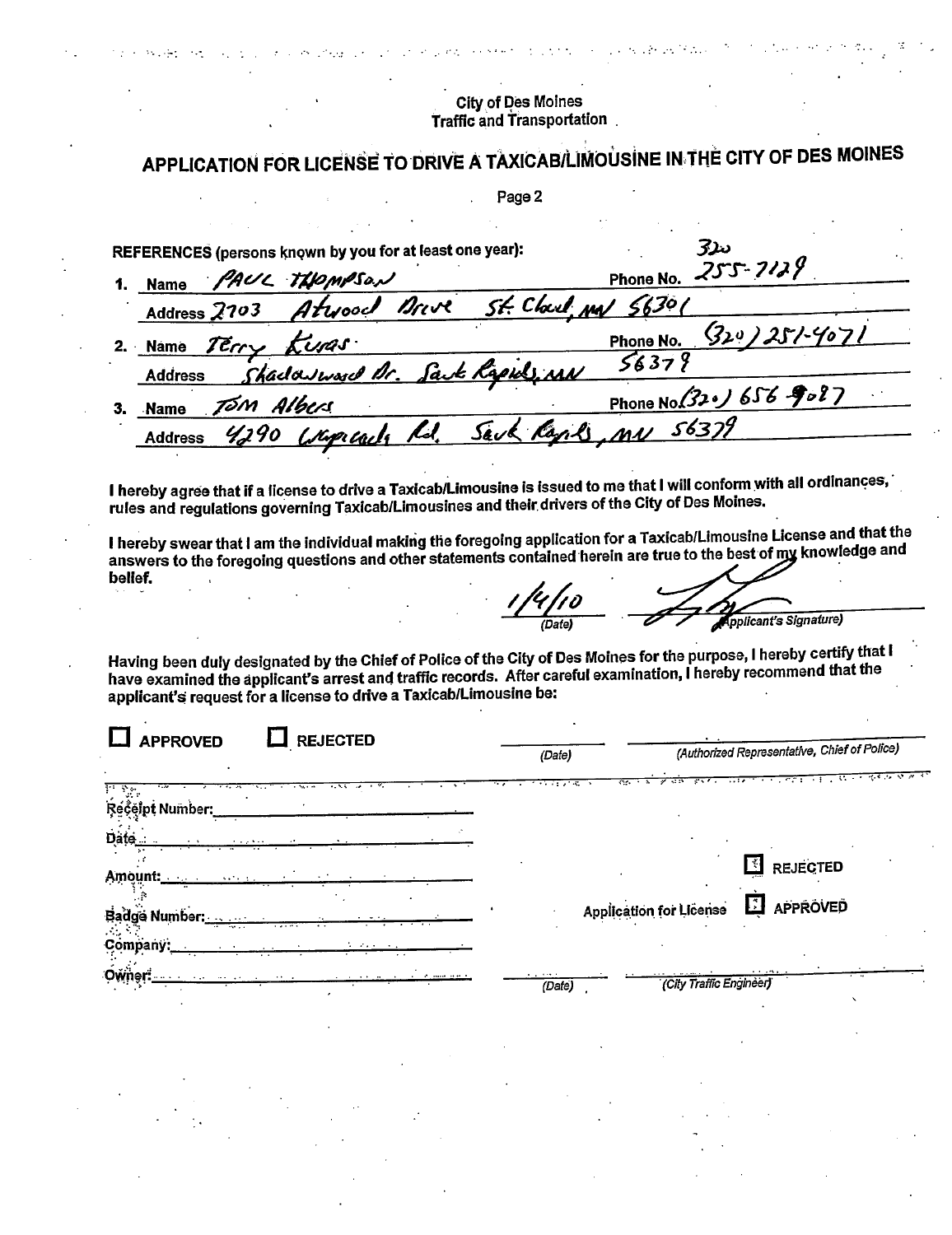| MSG FROM NLETS 7150                |                       |      |               |          |                 |  |  |
|------------------------------------|-----------------------|------|---------------|----------|-----------------|--|--|
| DR.MNOLN0000.                      | TO:DEST IA07703F4     |      |               |          |                 |  |  |
| *MRI0081042.                       |                       |      |               |          |                 |  |  |
| TXT                                |                       |      |               |          |                 |  |  |
|                                    | $***$ PRIVATE ***     |      |               |          |                 |  |  |
| $OLN$ /'                           |                       | SOC/ |               |          | CO/             |  |  |
| NAM/LOGEMAN, LARRY ALLAN           |                       |      |               |          |                 |  |  |
| RES/                               |                       |      | ST CLOUD, MN. |          | 56303           |  |  |
| DOB/                               | MALE                  | 603  | 240           | EYE/BLUE |                 |  |  |
|                                    |                       |      |               |          | NCDL STATUS/VAL |  |  |
| PENDING ACT/<br>CLASS/D            | CDL STATUS/<br>ENDOR/ |      |               | RESTR/   |                 |  |  |
|                                    |                       |      |               |          |                 |  |  |
|                                    | ISS/EXP/:<br>AUDIT/   |      |               |          |                 |  |  |
| ********** END OF RECORD********** |                       |      |               |          |                 |  |  |
| ;201002121153/201002121153         |                       |      |               |          |                 |  |  |
| LDF4 8                             |                       |      |               |          |                 |  |  |
| MESSAGE FROM NLTS                  |                       |      |               |          |                 |  |  |
| 081046                             |                       |      |               |          |                 |  |  |
|                                    |                       |      |               |          |                 |  |  |

 $\frac{d}{2} \frac{d}{2}$  $\frac{1}{2}$